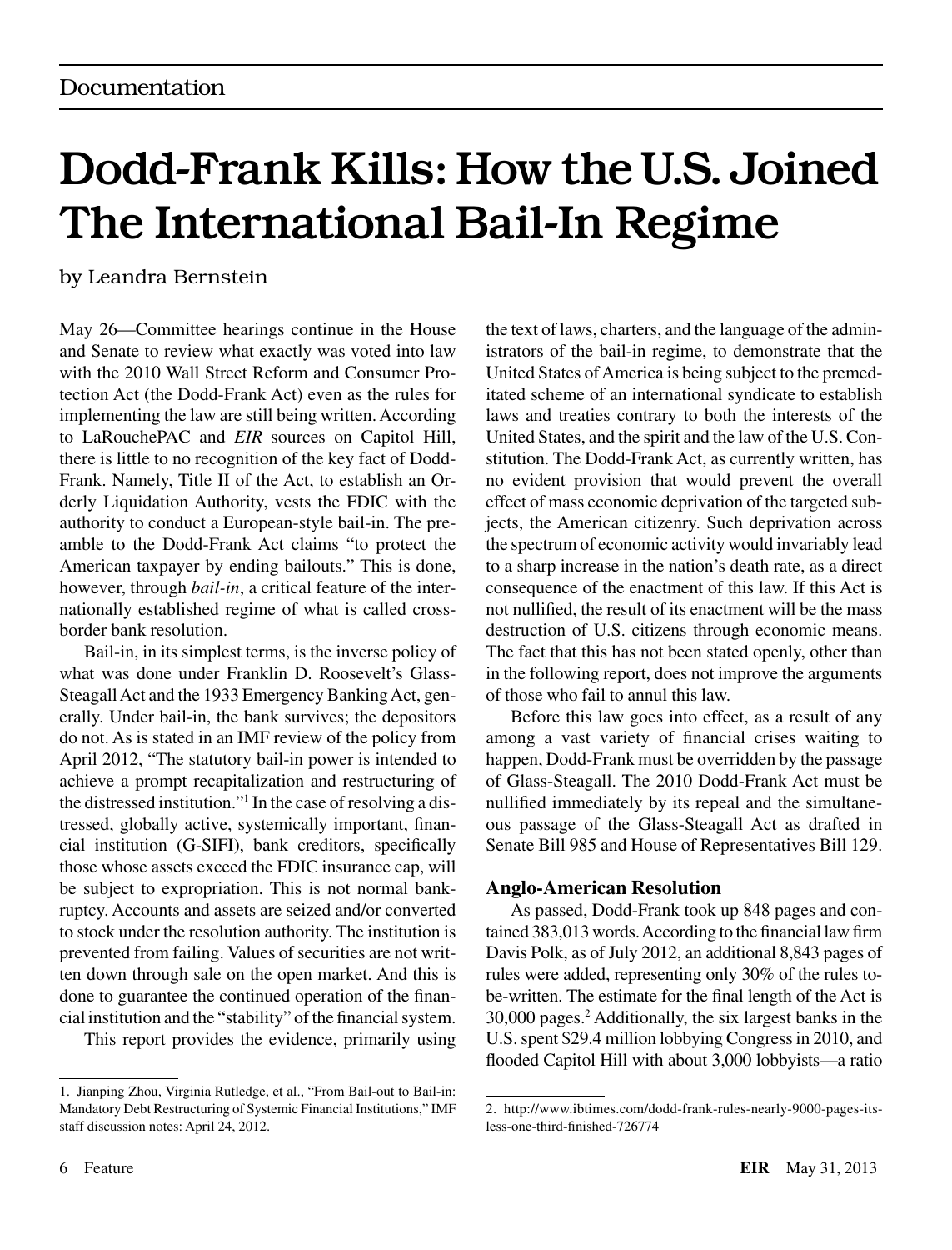of five lobbyists per Congressman.<sup>3</sup> The Dodd-Frank Wall Street Reform and Consumer Protection Act currently stands as the single longest bill ever passed by the U.S. government.<sup>4</sup> It has been argued that the length of the bill itself was intended to intimidate Members of Congress. There has been public commentary suggesting that few Congressmen even read the bill, but were cowed into voting for it strictly on the basis of party loyalty under a first-term President Barack Obama, who kept his party in line using whatever means were at his disposal.5

In the first House vote, not a single Republican voted for the bill. In the final House vote of 237-192, three Republicans joined the ayes, and only 19 Democrats voted against it. In the final Senate vote, 55 Democrats were joined by 3 Republicans and both Independents to pass the bill, which was then signed into law by President Obama on July 21, 2010.

More of the implications of Dodd-Frank have been revealed, but only after its passage. There has been an inadequate response from members of the U.S. government who presumably voted for the Act, or failed to defeat it. Even after witnessing the fallout from the resurgent European crisis, little has been done. Moreover, for freshman Members of Congress, there is a new wave of financial interests descending on Capitol Hill to scope out the best candidates for campaign contributions, as veteran members submit and pass bills literally written by financial institutions.<sup>6</sup>

However, the routine corruption of the Congress is as old as the institution itself. What was done, and can now be enacted, under the new authorities established in Dodd-Frank's Title II, is of a different class altogether.

On Dec. 10, 2012, a joint strategy paper was drafted by the Bank of England (BOE) and the Federal Deposit Insurance Corporation (FDIC), titled *Resolving Globally Active, Systemically Important, Financial Institutions*. 7 The paper compares the resolution regime established by Title II's Orderly Liquidation Authority

(OLA) to the Prudent Regulation Authority (PRA), a similar resolution authority in the United Kingdom. The regime in the U.K. was established April 1, 2013, following the dismantling of the Financial Services Authority. Beginning in June, the PRA will be overseen by Bank of Canada governor and former head of the Financial Stability Board, Mark Carney, when he becomes head of the Bank of England.<sup>8</sup>

The Executive Overview of the joint report states:

The financial crisis that began in 2007 has driven home the importance of an orderly resolution process for globally active, systemically important, financial institutions (G-SIFIs).... These strategies have been designed to enable large and complex cross-border firms to be resolved without threatening financial stability and without putting public funds at risk....

In the U.S., the strategy has been developed in the context of the powers provided by the Dodd-Frank Wall Street Reform and Consumer Protection Act of 2010. Such a strategy would apply a single receivership at the top-tier holding company, assign losses to shareholders and unsecured creditors of the holding company, and transfer sound operating subsidiaries to a new solvent entity or entities.<sup>9</sup>

Prior to resolution, a financial entity is entitled to petition the U.S. District Court of the District of Columbia if it is believed that the decision to resolve is erroneous or capricious. But, at the court level, such a decision is made, "On a strictly confidential basis, and without any prior public disclosure...." This means there is to be no disclosure to unsecured creditors, or other affected parties. Under the law, premature or "reckless" disclosure can result in fines up to \$250,000, imprisonment for up to five years, or both (Title II, Sec. 202, 1, A.).

Moreover, if a creditor objects to resolution, they have a limited amount of time to petition for redress. For example, if a state government, with its state work-

<sup>3.</sup> Robert Reich, "The Shameful Murder of Dodd-Frank," July 20, 2011, http://robertreich.org/post/7843866058

<sup>4.</sup> http://www.opencongress.org/bill/111-h4173/text

<sup>5.</sup> Recent White House-linked scandals including wiretapping of AP and other news agencies, IRS targeting of conservative groups, and ongoing questions of the legality of domestic and foreign extrajudicial assassinations, raise questions regarding what tactics Obama has used to influence both his political enemies and allies.

<sup>6.</sup> Eric Lipton & Ben Protus, "Banks' Lobbyists Help in Drafting Financial Bills," *New York Times* Dealbook, May 23, 2013.

<sup>7.</sup> "Resolving Globally Active, Systemically Important, Financial Institutions," a joint paper by the Federal Deposit Insurance Corporation and the Bank of England; Dec. 10, 2012.

<sup>8.</sup> Former BOE Monetary Policy Committee member Charles Goodhart noted of the transition from the quasi-independent FSA to the PRA, "It's arguable the scope of the powers, the range of powers, is now greater than any other central bank." Scott Hamilton and Jennifer Ryan, "BOE Power Shift Takes Hold as Regulation Role Crystallizes," Bloomberg News, April 2, 2013.

<sup>9.</sup> This entity is likely the bridge financial company. "The term 'bridge financial company' means a new financial company organized by the Corporation in accordance with section 210(h) for the purpose of resolving a covered financial company" (Dodd-Frank, Title II, Sec. 201; 3.).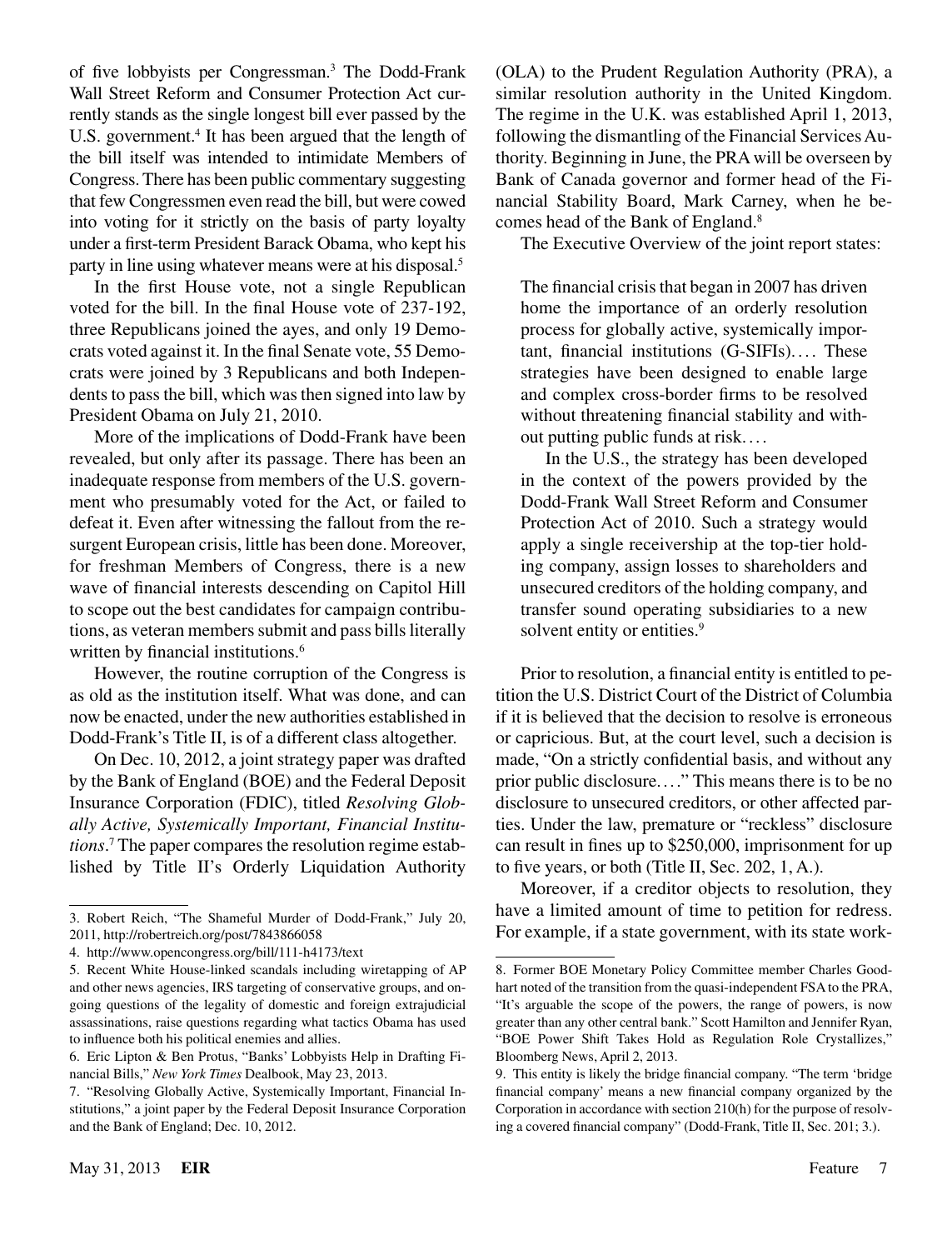ers' pensions invested in the distressed institution, objects to the terms or the triggering of a resolution, and wishes to exempt its funds from bailing-in the institution, they have *24 hours* to petition the courts. In June 2012, a lawsuit was filed in the U.S. District Court of the District of Columbia challenging the constitutionality of the Dodd-Frank Act on a number of counts, including the failure to allow for due process of law.10

From the Introduction, *Legislative frameworks for implementing the strategy:*

Title I of the Dodd-Frank Act requires each G-SIFI to periodically submit to the FDIC and the Federal Reserve a resolution plan that must address the company's plans for its rapid and orderly resolution under the U.S. Bankruptcy Code....<sup>11</sup>

Title II of the Dodd-Frank Act provides the FDIC with new powers to resolve SIFIs by establishing the Orderly Liquidation Authority (OLA). Under the OLA, the FDIC may be appointed receiver for any U.S. financial company that meets specified criteria, including being in default or in danger of default, and whose resolution under the U.S. Bankruptcy Code (or other relevant insolvency procedure) would likely create systemic instability.12

Title II requires that the losses of any financial company placed into receivership will not be borne by taxpayers, but by common and preferred stockholders, debt holders, and other unsecured creditors, and that management responsible for the condition of the financial company will be replaced. Once appointed receiver for a failed financial company, the FDIC would be required to carry out a resolution of the company in a manner that mitigates risk to financial stability and minimizes moral hazard. Any costs borne by the U.S. authorities in resolving the institution not paid from proceeds of the resolution will be recovered from the industry.

The above statement assumes that the costs of reso-

lution will be covered by those creditors slated to bear the losses as well as an Orderly Liquidation Fund, to bear the administrative costs of resolution. What is further proposed for those creditors whose claims are not liquidated, is their conversion to shareholders; the debt becomes stock acting to prop up the value of the resolved institution. What would otherwise occur in bankruptcy, meting out claims to creditors based on priority, does not happen. Rather, the liquidation of the firm does not occur, it is kept operational, and is, in that way, bailed-in by its creditors.

A crucial clarification of what constitutes a bank creditor was made in a March 28, 2013 review of the BOE-FDIC paper by chairwoman of the Public Banking Institute, Ellen Brown. In the course of explaining why the bail-in, confiscation of 40% of unsecured deposits in Cyprus, was not a one-time event, she clarifies:

Although few depositors realize it, legally the bank owns the depositor's funds as soon as they are put in the bank. Our money becomes the bank's, and we become unsecured creditors holding IOUs or promises to pay.... Under the FDIC-BOE plan, our IOUs will be converted into "bank equity."... With any luck we may be able to sell the stock to someone else, but when and at what price?<sup>13</sup>

As will be illustrated in the following section, any form of creditor with money in the bank, from \$1 to \$250,000, and everything above, can be converted from having his account immediately available to him, to becoming a stockholder. As with the triggering of OLA, this can be done quite literally overnight. To retrieve the value of what was formerly assumed to be the depositor's account balance, the stock must be sold.

For example, a former depositor with an account balance of \$250,000, who now owns that amount in bank stock, owns that amount of stock in a bank that just underwent a major, cross-border, government restructuring because it was in imminent distress. The receiver, the FDIC, determines which values in the bank must be upheld in the interest of "financial stability," and this undoubtedly includes financial derivatives, and other debt instruments, which, if sold off in the course of orderly liquidation, would cause a panic. The obvious question is, how much will the depositor be able to sell his stock for?

<sup>10.</sup> The original suit was filed by the State National Bank of Big Spring, Texas; the 60 Plus Association; and the Competitive Enterprise Institute. This suit has been joined by the attorneys general of 11 states: Michigan, Alabama, Georgia, Nebraska, Kansas, South Carolina, Oklahoma, West Virginia, Texas, Montana, and Ohio. See http://cei.org/ doddfrank

<sup>11.</sup> The so-called "Living Will."

<sup>12.</sup> Title II, Sec. 203, a.

<sup>13.</sup> Ellen Brown, "It Can Happen Here: The Confiscation Scheme Planned for US and UK Depositors.'' webofdebt.wordpress.com, March 28, 2013.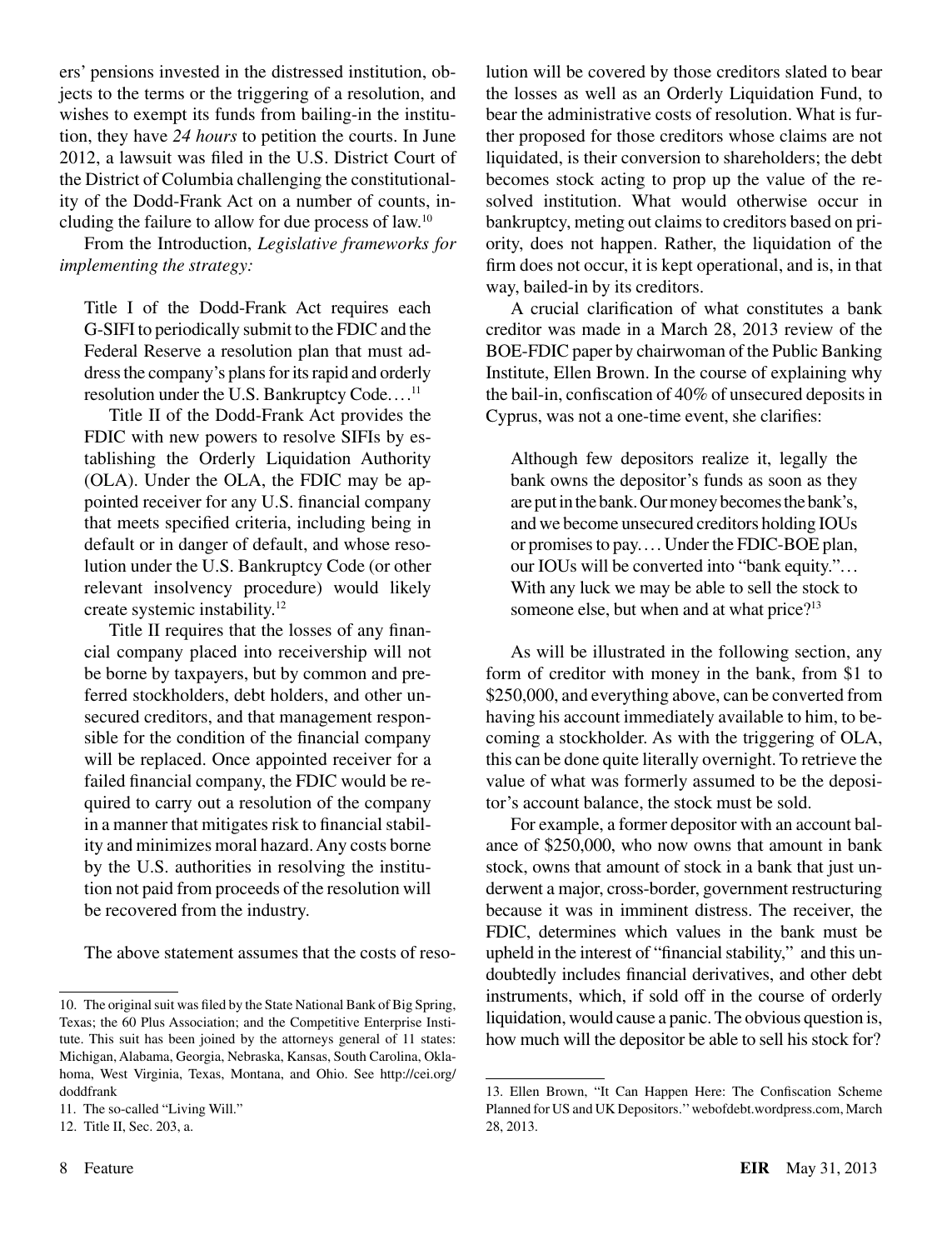### **Unsecured Creditors**

According to the April 24, 2012 IMF report, $14$  conversion of bank debt to stock is an essential element of bail-in included in Dodd-Frank. "The contribution of new capital will come from debt conversion and/or issuance of new equity, with an elimination or significant dilution of the pre-bail-in shareholders.... Some measures might be necessary to reduce the risk of a 'death spiral' in share prices." In the language of Dodd-Frank, this will "ensure that unsecured creditors bear losses."

Such a conversion of deposits into equity already had its test-run under the terms of bankruptcy reorganization of Bankia and four other Spanish banks earlier this year. The conditions of a July 2012 Memorandum of Understanding between the Troika (European Commission, European Central Bank, and the IMF) and Spain, resulted in over 1 million small depositors becoming stockholders in Bankia when they were sold *preferentes* (preferred stock) in exchange for their deposits. Following the conversion, the *preferentes* took an initial write-down of 30-70%. Soon after, they were converted into common stock originally valued at EU2 per share, which was further devalued to EU0.1 after the March restructuring of Bankia.15

The likelihood of this write-down of assets is stated outright in the BOE-FDIC joint report and readily acknowledged otherwise. Following the triggering of Dodd-Frank's Title II authorities, and the FDIC taking receivership at the top tier parent holding company of a G-SIFI, assets will be transferred to recapitalize the parent company, in its original and other incarnations, and written down.

To capitalize the new operations—one or more new private entities—the FDIC expects that it will have to look to subordinated debt or even senior unsecured debt claims as the immediate source of capital. The original debt holders can thus expect that their claims will be written down to reflect any losses in the receivership of the parent that the shareholders cannot cover.. . .

This is not simply a haircut to bond holders, creditors, and others, but a guarantee that those who are invested in the institution, with money in the depository branch of the institution (understood as depositors), will be made responsible for the continued operation of the institution. Depositors as well as creditors become financially responsible for keeping the institution open and operating, instead of being allowed to go bankrupt, as would be the case for a non-G-SIFI. The depository and investment branches are, in this way, called upon equally to bail-in. Economist Nouriel Roubini wrote, in an online briefing, "Bank Resolution Regimes":

Under the existing legislation, the FDIC has the power to impose losses on unsecured creditors in the process of resolving failing banks. For example, the FDIC resolved Washington Mutual under the least-cost resolution method in 2008 and imposed serious losses on the unsecured creditors and uninsured depositors (deposit amount above USD 100,000). The Orderly Liquidation Authority (OLA) established under the Dodd-Frank Act further expands the resolution authority of FDIC. Subject to certain conditions, the FDIC now also has the powers to cherry-pick which assets and liabilities to transfer to a third party and to treat similarly situated creditors differently, eg: favoring short-term creditors over long-term creditors or favoring operating creditors over lenders or bondholders.<sup>16</sup>

### **International Framework in Place**

The key issue taken up by Dodd-Frank in its drafting and passage was cross-border resolution of the socalled global systemically important financial institutions (also called G-SIBs, or global systemically important banks, in other locations). This obviously necessitates cooperation with other nations. Provisions of Dodd-Frank explicitly authorize this coordination with foreign authorities to take action to resolve those institutions whose collapse threatens financial stability.

As is stated in Title II, Sec. 210, N, the FDIC, acting as the receiver for such a financial institution in distress, "shall coordinate, to the maximum extent possible, with the appropriate foreign financial authorities regarding the orderly liquidation of any covered financial company that has assets or operations in a country other than the United States."

Chairman of the FDIC Martin Gruenberg elaborated on the cross-border strategies codified under Dodd-Frank,

<sup>14.</sup> Op. cit., Zhou et al., footnote 1.

<sup>15.</sup> See LPAC-TV broadcast with *EIR* Ibero-America Intelligence Director Dennis Small, March 27, 2013. "Cyprus Template: The Case of Spain," larouchepac.com/node/26013

<sup>16.</sup> http://www.roubini.com/briefings/175500.php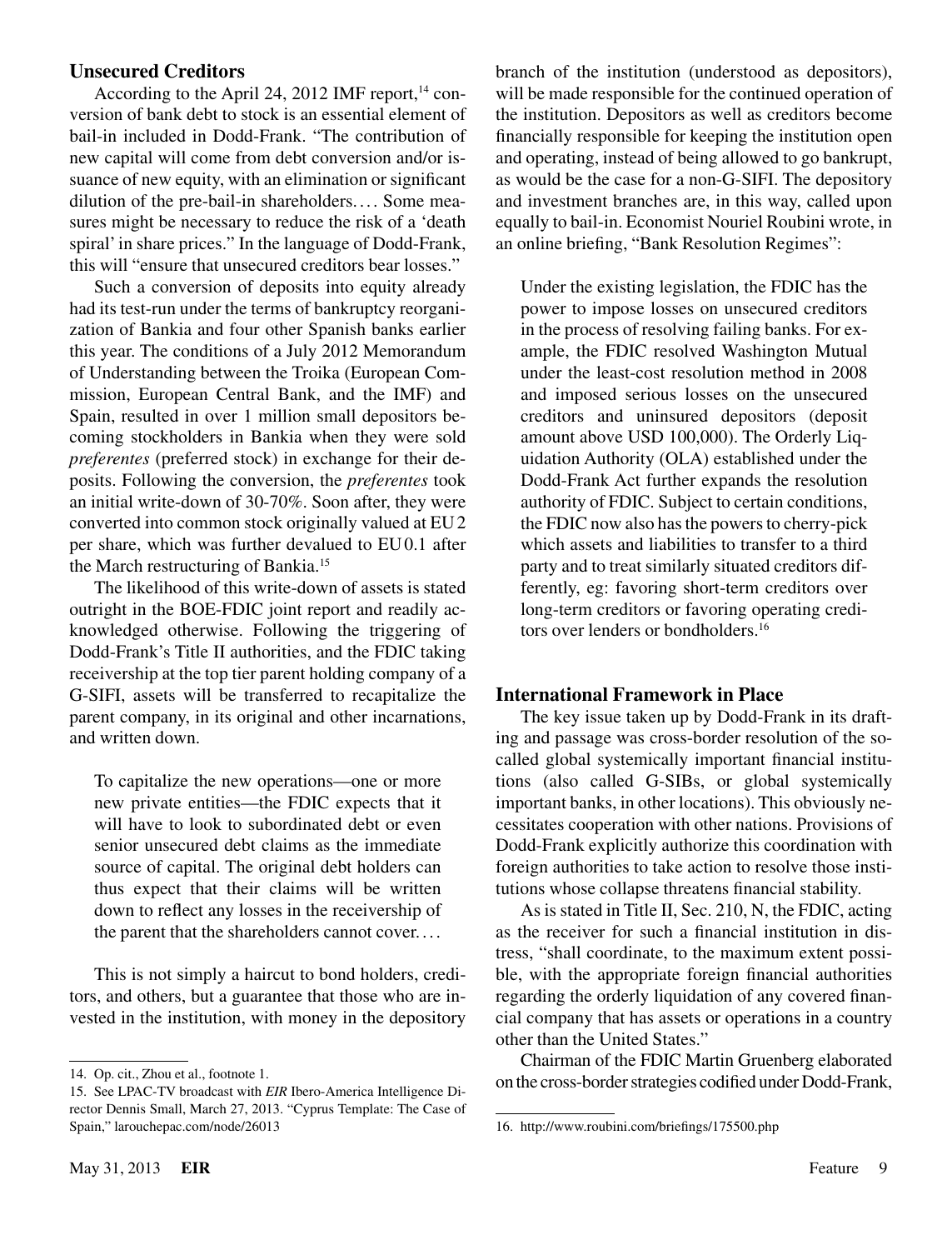in a June 9, 2012 speech in Chicago. He stated that, since the passage of Dodd-Frank, the FDIC has taken action to carry out its new resolution authorities, including increasingly coordinating cross-border resolution with foreign regulators, in particular, the United Kingdom, where "the operations of U.S. SIFIs are concentrated."

As I mentioned earlier, the type of firm we would need to resolve will likely have significant international operations. This creates a number of challenges....

The FDIC has participated in the work of the Financial Stability Board through its membership on the Resolution Steering Group, which produced the *Key Attributes of Effective Resolution Regimes for Financial Institutions*. We have also participated in the Cross-border Crisis Management Group and a number of technical working groups, and have co-chaired the Basel Committee's Cross-border Bank Resolution Group since its inception in 2007....

We conducted a heat-map exercise that determined that the operations of U.S. SIFIs are concentrated in a relatively small number of jurisdictions, particularly the United Kingdom (U.K.). Working with the authorities in the U.K., we have made substantial progress in understanding how possible U.S. resolution structures might be treated under existing U.K. legal and policy frameworks. We've examined potential impediments to efficient resolutions in depth, and are on a cooperative basis in the process exploring methods of resolving them.17

It is accurate to say that the first incarnation of a serious cross-border resolution regime was established at the April 2009 G20 summit in London, the first summit attended by the newly elected President Barack Obama. At that time, the Financial Stability Board (FSB) emerged as an entity "with a broadened mandate to promote financial stability." The board currently consists of all G20 member nations' central financial institutions, a handful of other nations, international organizations, and international financial standard-setting bodies.<sup>18</sup>

In October 2011, the FSB published a document reflecting the agreement among its participating bodies to conduct cross-border resolutions of financial institutions. That document features extensive discussion of the establishment of cross-border resolution authorities within the law of each participating nation. At the outset of the report it is recommended:

In order to facilitate the coordinated resolution of firms active in multiple countries, jurisdictions should seek convergence of their resolution regimes through the legislative changes needed to incorporate the tools and powers set out in these *Key Attributes* into their national regimes.

The report goes on to enumerate the requirements of a domestic, legal, and active authority to resolve "any financial institution that could be systemically significant if it fails." Given the similarity of the language of Dodd-Frank and the FSB report, it would be a worthwhile venture to analyze whether all of the requirements in the FSB report are also contained explicitly in the 2010 U.S. legislation.

What is most significant in the FSB *Key Attributes* is the strict emphasis on coordinating the bail-in regimes above and beyond national borders. The report reflects a sincere dedication to establish active authorities in each jurisdiction where a parent holding company or its subsidiaries are located.

The following is quoted from Section 7, *Legal framework conditions for cross-border cooperation:*

7.1 The statutory mandate of a resolution authority should empower and strongly encourage the authority wherever possible to act to achieve a cooperative solution with foreign resolution authorities.

7.2 Legislation and regulations in jurisdictions should not contain provisions that trigger automatic action in that jurisdiction as a result of official intervention or the initiation of resolution or insolvency proceedings in another jurisdiction, while reserving the right of discretionary national action if necessary to achieve domestic stability in the absence of effective in-

<sup>17.</sup> Martin J. Gruenberg, Chairman, Federal Deposit Insurance Corporation, speech to Federal Reserve Bank of Chicago Bank Structure Conference, June 9, 2012.

<sup>18.</sup> As of April 4, 2013, membership in the FSB included the following jurisdictions: Argentina, Australia, Brazil, Canada, China, France, Germany, Hong Kong, India, Indonesia, Italy, Japan, Mexico, The Nether-

lands, Republic of Korea, Russia, Saudi Arabia, Singapore, South Africa, Spain, Switzerland, Turkey, United Kingdom, United States of America. International organizations: Bank for International Settlements, European Central Bank, European Commission, International Monetary Fund, Organization for Economic Cooperation and Development, The World Bank (full list at www.financialstabilityboard.org).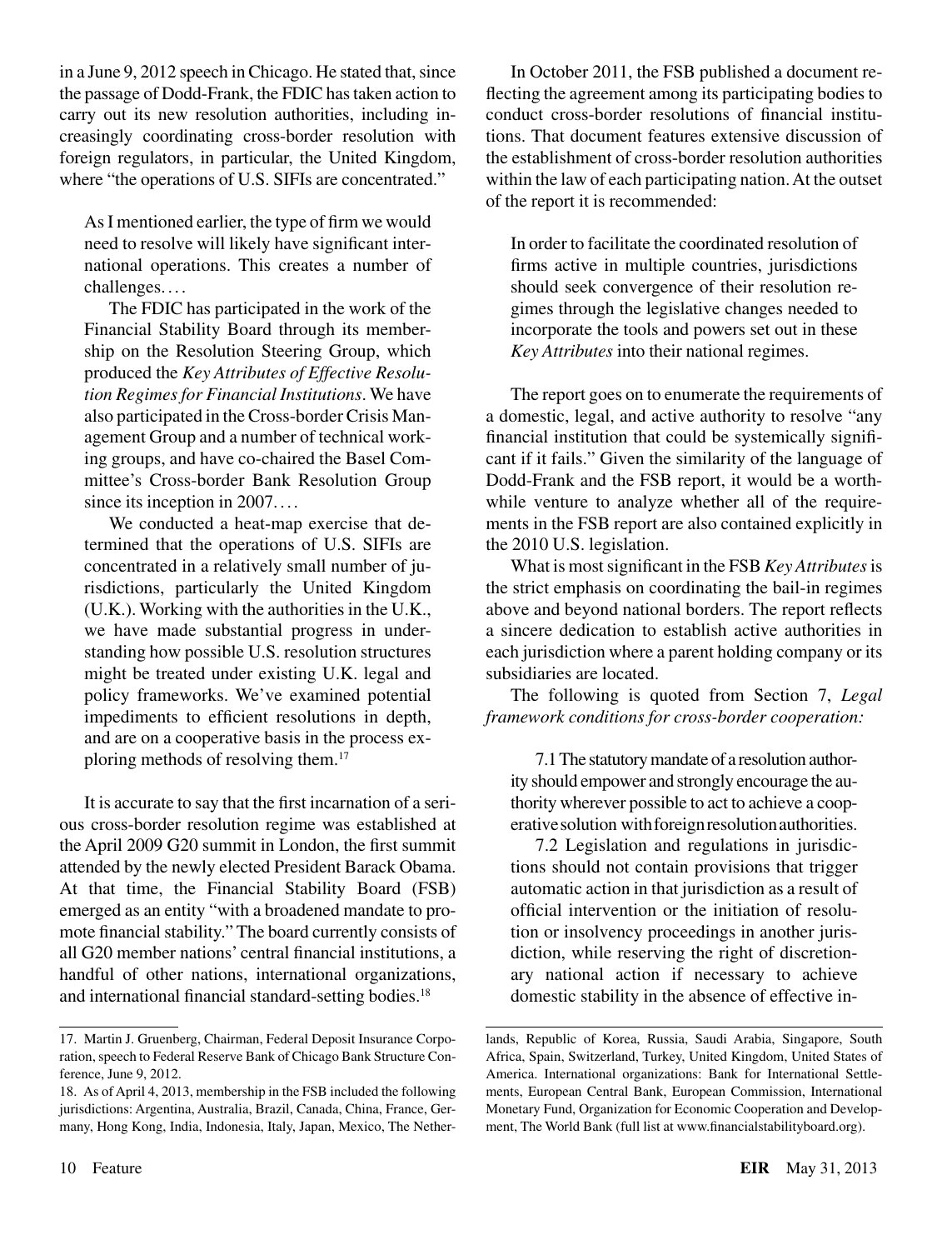ternational cooperation and information sharing. Where a resolution authority takes discretionary national action it should consider the impact on financial stability in other jurisdictions.

7.3 The resolution authority should have resolution powers over local branches of foreign firms and the capacity to use its powers either to support a resolution carried out by a foreign home authority (for example, by ordering a transfer of property located in its jurisdiction to a bridge institution established by the foreign home authority) or, in exceptional cases, to take measures on its own initiative where the home jurisdiction is not taking action or acts in a manner that does not take sufficient account of the need to preserve the local jurisdiction's financial stability. Where a resolution authority acting as host authority takes discretionary national action, it should give prior notification and consult the foreign home authority.

As stated in 7.3, it is entirely conceivable for resolution to be triggered by the bank holding company of a foreign nation, necessitating the steps of resolution, including bail-in, to be enacted within a host nation of that bank. In the case of the United States, for example, if resolution were to be triggered by a large British bank, such as HSBC or Barclays, or a continental European bank, such as Deutsche Bank or UBS, the United States would be obligated, based on the FSB agreements, to take part in resolution.19 Under the provisions of Dodd-Frank, the resolution authorities are already established in law. Such a coordinated regime was agreed to by the Heads of State and Government of the Group of Twenty in establishing the Charter of the Financial Stability Board in April 2009, reflecting the interests of that body "to coordinate at the international level the work of national financial authorities and international standard setting bodies (SSBs) in order to develop and promote the implementation of effective regulatory, supervisory and other financial sector policies."20

20. Charter of the Financial Stability Board, Sept. 25, 2009. Amended

#### **First in Line**

There have been numerous documents written comparing Dodd-Frank's Orderly Liquidation Authority to regular bankruptcy under U.S. law. What is most notable in the comparisons is who gets priority during resolution, and on what basis that is determined.

The Cornell University Legal Information Institute wrote that Title II is aimed at "ensuring that payout to claimants is at least as much as the claimants would have received under bankruptcy liquidation." Impartial as it may seem, the problem that arises from that statement is that liquidation during resolution is done at the discretion of the receiver, the FDIC, on the basis of salvaging what is, in its view, most important for financial stability. Under Title II, Sec. 9 E, it is stated that the FDIC "shall, to the greatest extent practicable, conduct its operations in a manner that . .. (iii) mitigates the potential for serious adverse effects to the financial system."

The current financial system, G-SIFIs most emphatically, are highly leveraged, hugely undercapitalized, and rely on classes of assets in the form of securities contracts, collateralized debt obligations, derivatives, and other debt instruments, to maintain the appearance of solvency. Uncertainty in the value of a category of such assets triggered by any outstanding event, for example, the announcement of bank resolution, would create an across-the-board devaluation among all holders of those assets, thereby guaranteeing "adverse effects to the financial system." Creating these effects would constitute "disorderly liquidation." Preventing these effects constitutes "orderly liquidation."

As stated in the IMF report *From Bailout to Bail-In*, disorderly liquidation can create risks to overall financial stability:

i. through direct counterparty risks when the failing institution fails to meet its financial obligations

ii. through liquidity risks and fire-sale effects in asset markets, when the distressed institution is forced into asset sales to obtain liquidity which further depresses asset prices (and thus raises demand for higher "margin")

iii. through contagion risks when the panic caused by the failure of one institution spreads to other financial institutions.21

<sup>19.</sup> As of November 2012, the FSB published a list of G-SIFIs for which cross-border resolution would apply. The list of 28 institutions includes: Citigroup, Deutsche Bank, HSBC, JP Morgan Chase, Barclays, BNP Paribas, Bank of America, Bank of New York Mellon, Crédit Suisse, Goldman Sachs, Mitsubishi UFJ FG, Morgan Stanley, Royal Bank of Scotland, UBS, Bank of China, BBVA, Groupe BPCE, Group Crédit Agricole, ING Bank, Mizuho FG, Nordea, Santander, Société Générale, Standard Chartered, State Street, Sumitomo Mitsui FG, Unicredit Group, Wells Fargo.

by the G20 Heads of State and Government, June 19, 2012.

<sup>21.</sup> Op. cit., Zhou et al., footnote 1.